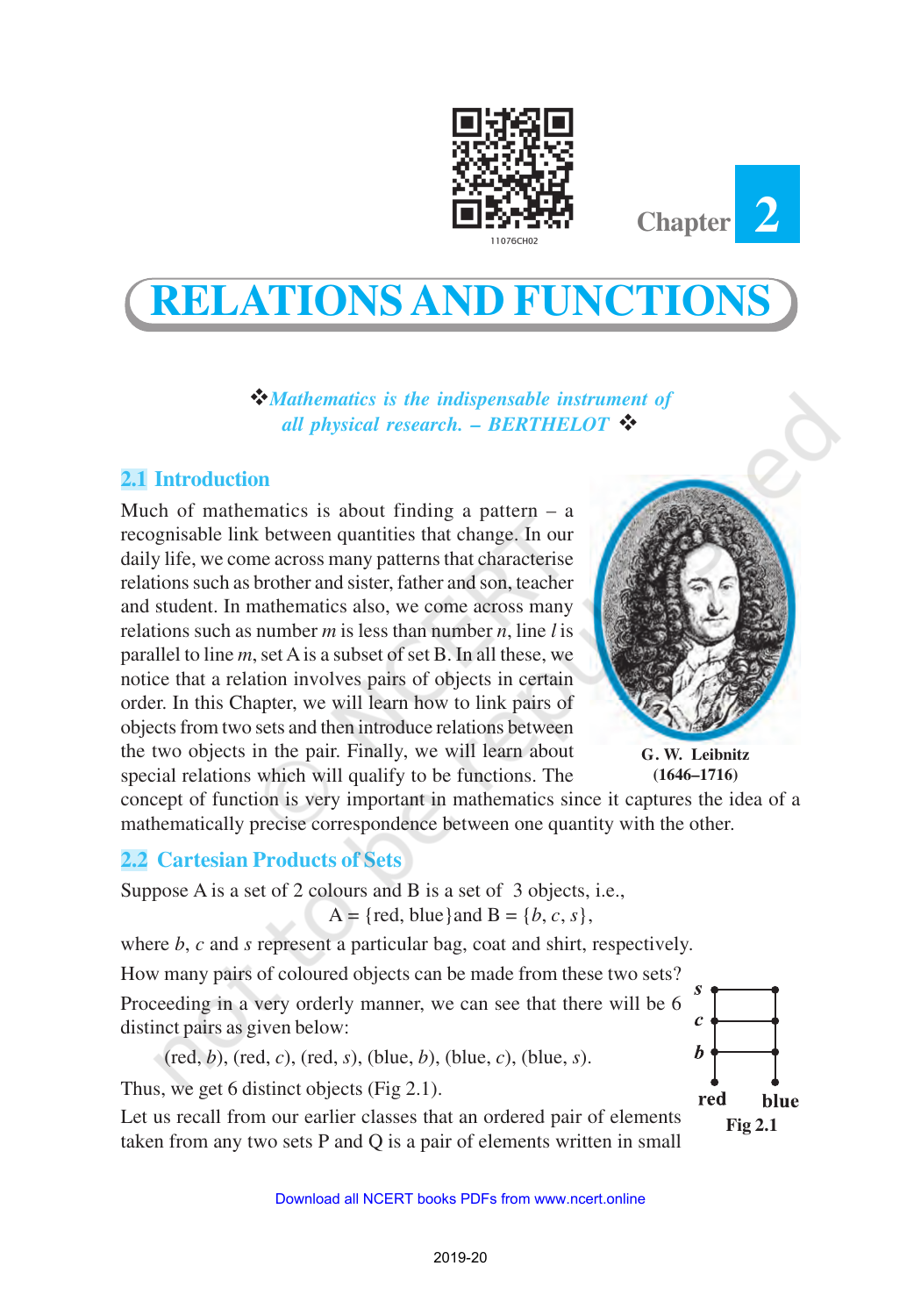brackets and grouped together in a particular order, i.e.,  $(p,q)$ ,  $p \in P$  and  $q \in Q$ . This leads to the following definition:

**Definition 1** Given two non-empty sets P and O. The cartesian product  $P \times Q$  is the set of all ordered pairs of elements from P and Q, i.e.,

 $P \times Q = \{ (p,q) : p \in P, q \in Q \}$ 

If either P or Q is the null set, then  $P \times Q$  will also be empty set, i.e.,  $P \times Q = \phi$ From the illustration given above we note that

 $A \times B = \{ (red,b), (red,c), (red,s), (blue,b), (blue,c), (blue,s) \}.$ 

Again, consider the two sets:

 $A = \{DL, MP, KA\}$ , where DL, MP, KA represent Delhi, Madhya Pradesh and Karnataka, respectively and  $B = \{01, 02, \ldots\}$ 03}representing codes for the licence plates of vehicles issued by DL, MP and KA .

If the three states, Delhi, Madhya Pradesh and Karnataka were making codes for the licence plates of vehicles, with the restriction that the code begins with an element from set A, which are the pairs available from these sets and how many such pairs will there be (Fig 2.2)?



 $b_4$  $b_3$ 

 $b_{1}$ 

 $a<sub>1</sub>$ 

**Fig 2.3**

 $a<sub>2</sub>$ 

The available pairs are:(DL,01), (DL,02), (DL,03), (MP,01), (MP,02), (MP,03),  $(KA,01)$ ,  $(KA,02)$ ,  $(KA,03)$  and the product of set A and set B is given by

 $A \times B = \{ (DL, 01), (DL, 02), (DL, 03), (MP, 01), (MP, 02), (MP, 03), (KA, 01), (KA, 02),$  $(KA, 03)$ .

It can easily be seen that there will be 9 such pairs in the Cartesian product, since there are 3 elements in each of the sets A and B. This gives us 9 possible codes. Also note that the order in which these elements are paired is crucial. For example, the code (DL, 01) will not be the same as the code (01, DL).

As a final illustration, consider the two sets  $A = \{a_1, a_2\}$  and

$$
B = \{b_1, b_2, b_3, b_4\}
$$
 (Fig 2.3).  
\n
$$
A \times B = \{(\ a_1, b_1), (a_1, b_2), (a_1, b_3), (a_1, b_4), (a_2, b_1), (a_2, b_2), b_2\}
$$
  
\n
$$
(a_2, b_3), (a_2, b_4)\}
$$

The 8 ordered pairs thus formed can represent the position of points in the plane if A and B are subsets of the set of real numbers and it is obvious that the point in the position  $(a_1, b_2)$  will be distinct from the point in the position  $(b_2, a_1)$ .

*Remarks*

(i) Two ordered pairs are equal, if and only if the corresponding first elements are equal and the second elements are also equal.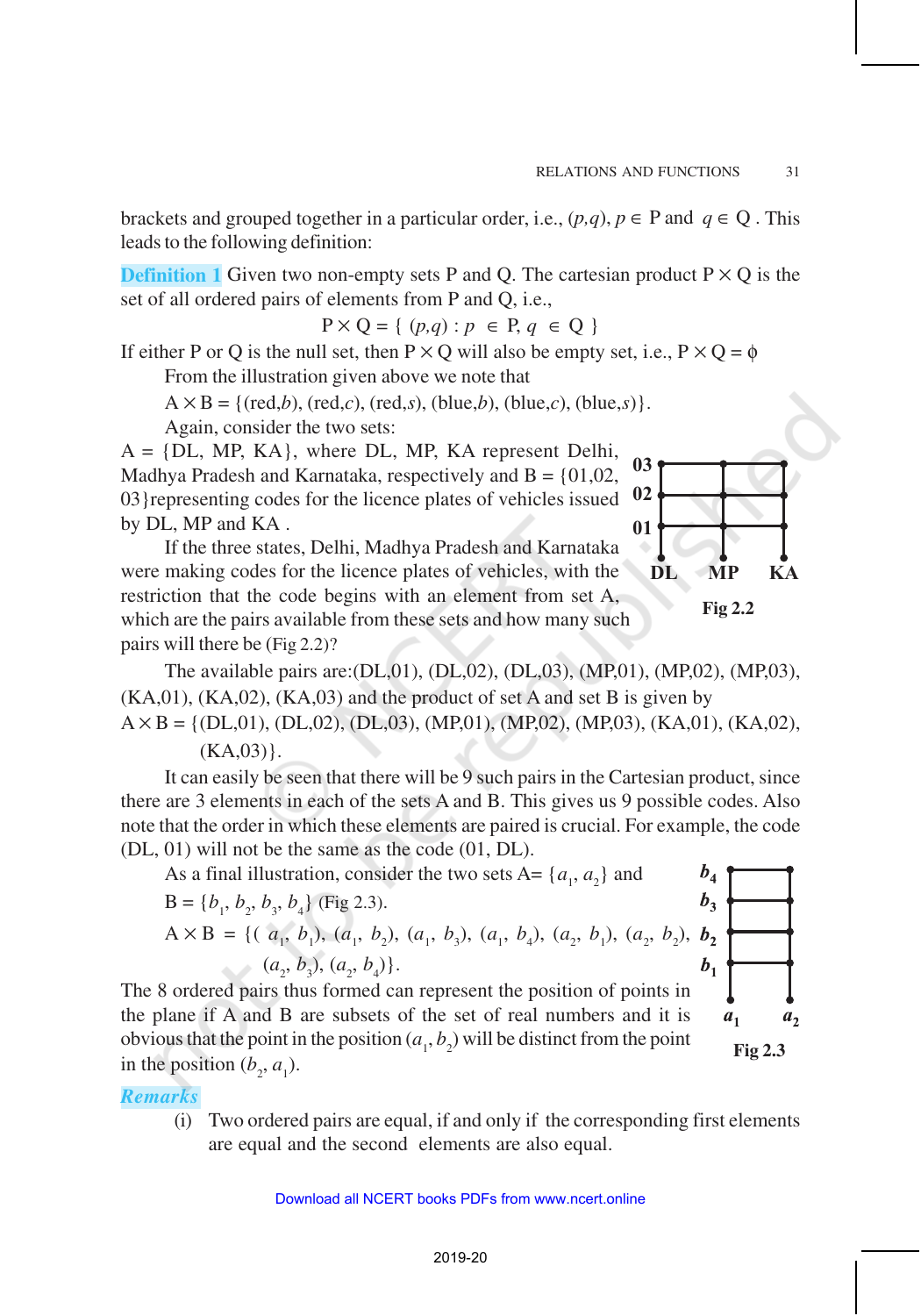- (ii) If there are *p* elements in A and *q* elements in B, then there will be *pq* elements in  $A \times B$ , i.e., if  $n(A) = p$  and  $n(B) = q$ , then  $n(A \times B) = pq$ .
- (iii) If A and B are non-empty sets and either A or B is an infinite set, then so is  $A \times B$ .
- (iv)  $A \times A \times A = \{(a, b, c) : a, b, c \in A\}$ . Here  $(a, b, c)$  is called an *ordered triplet*.

**Example 1** If  $(x + 1, y - 2) = (3,1)$ , find the values of *x* and *y*.

**Solution** Since the ordered pairs are equal, the corresponding elements are equal.

Therefore  $x + 1 = 3$  and  $y - 2 = 1$ . Solving we get  $x = 2$  and  $y = 3$ .

**Example 2** If  $P = \{a, b, c\}$  and  $Q = \{r\}$ , form the sets  $P \times Q$  and  $Q \times P$ . Are these two products equal?

**Solution** By the definition of the cartesian product,

 $P \times Q = \{(a, r), (b, r), (c, r)\}\$  and  $Q \times P = \{(r, a), (r, b), (r, c)\}\$ Since, by the definition of equality of ordered pairs, the pair  $(a, r)$  is not equal to the pair  $(r, a)$ , we conclude that  $P \times Q \neq Q \times P$ .

However, the number of elements in each set will be the same.

**Example 3** Let A =  $\{1,2,3\}$ , B =  $\{3,4\}$  and C =  $\{4,5,6\}$ . Find (i)  $A \times (B \cap C)$  (ii)  $(A \times B) \cap (A \times C)$ (iii)  $A \times (B \cup C)$  (iv)  $(A \times B) \cup (A \times C)$ 

**Solution** (i) By the definition of the intersection of two sets,  $(B \cap C) = \{4\}$ .

Therefore,  $A \times (B \cap C) = \{(1,4), (2,4), (3,4)\}.$ 

(ii) Now  $(A \times B) = \{(1,3), (1,4), (2,3), (2,4), (3,3), (3,4)\}\$ and  $(A \times C) = \{(1,4), (1,5), (1,6), (2,4), (2,5), (2,6), (3,4), (3,5), (3,6)\}\$ Therefore,  $(A \times B) \cap (A \times C) = \{(1, 4), (2, 4), (3, 4)\}.$ 

(iii) Since,  $(B \cup C) = \{3, 4, 5, 6\}$ , we have  $A \times (B \cup C) = \{(1,3), (1,4), (1,5), (1,6), (2,3), (2,4), (2,5), (2,6), (3,3),\}$  $(3,4)$ ,  $(3,5)$ ,  $(3,6)$ .

(iv) Using the sets  $A \times B$  and  $A \times C$  from part (ii) above, we obtain  $(A \times B) \cup (A \times C) = \{(1,3), (1,4), (1,5), (1,6), (2,3), (2,4), (2,5), (2,6),$  $(3,3), (3,4), (3,5), (3,6)$ .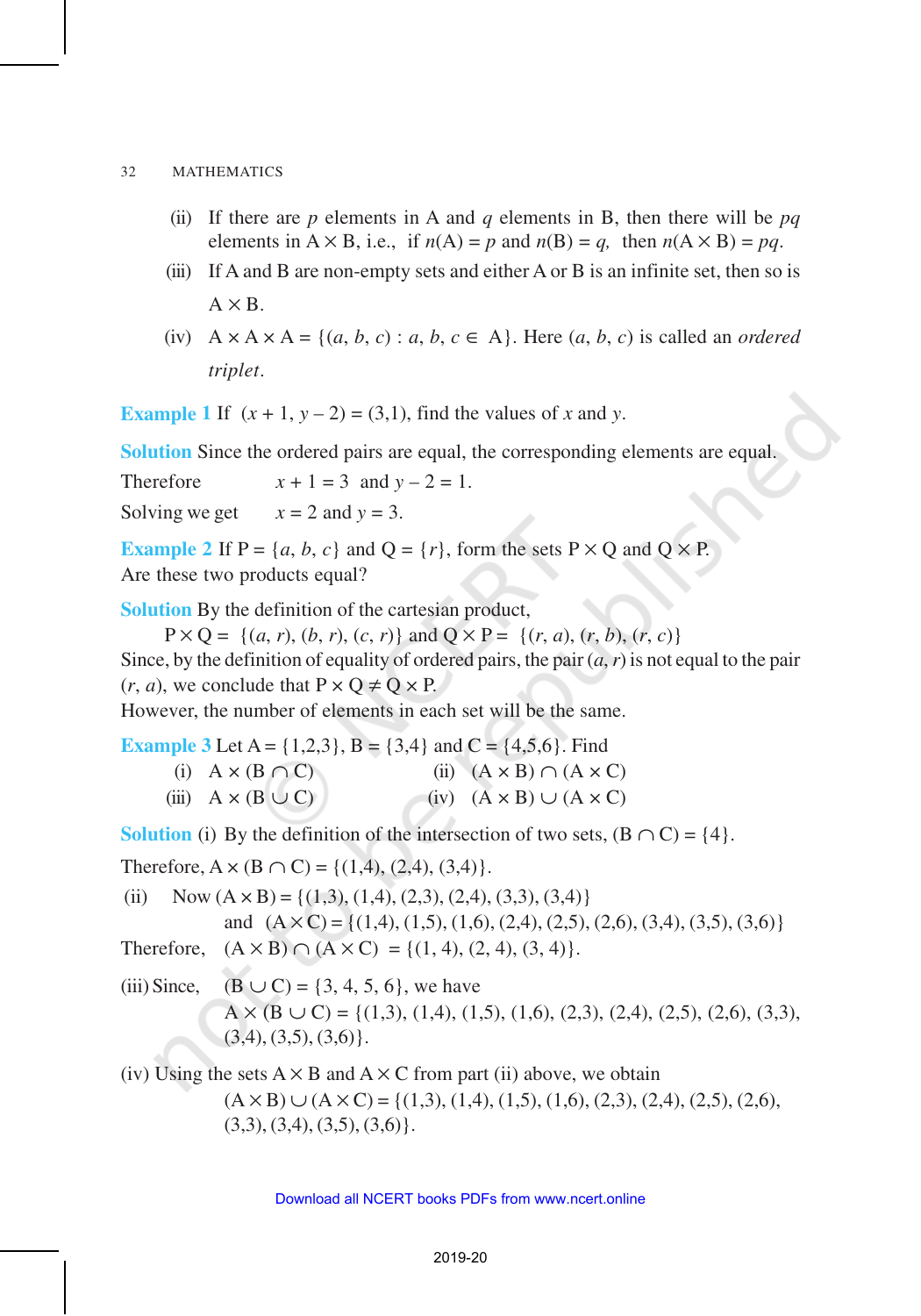**Example 4** If  $P = \{1, 2\}$ , form the set  $P \times P \times P$ .

**Solution** We have,  $P \times P \times P = \{(1,1,1), (1,1,2), (1,2,1), (1,2,2), (2,1,1), (2,1,2), (2,2,1),\}$  $(2,2,2)$ .

**Example 5** If **R** is the set of all real numbers, what do the cartesian products  $\mathbf{R} \times \mathbf{R}$ and  $\mathbf{R} \times \mathbf{R} \times \mathbf{R}$  represent?

**Solution** The Cartesian product  $\mathbf{R} \times \mathbf{R}$  represents the set  $\mathbf{R} \times \mathbf{R} = \{(x, y) : x, y \in \mathbf{R}\}\)$ which represents the *coordinates of all the points in two dimensional space* and the cartesian product  $\mathbf{R} \times \mathbf{R} \times \mathbf{R}$  represents the set  $\mathbf{R} \times \mathbf{R} \times \mathbf{R} = \{(x, y, z) : x, y, z \in \mathbf{R}\}\)$ which represents the *coordinates of all the points in three-dimensional space*.

**Example 6** If  $A \times B = \{(p, q), (p, r), (m, q), (m, r)\}\)$ , find A and B.

**Solution**  $A = set of first elements = {p, m}$ B = set of second elements =  $\{q, r\}.$ 

**EXERCISE 2.1** 

1. If 
$$
\left(\frac{x}{3}+1, y-\frac{2}{3}\right) = \left(\frac{5}{3}, \frac{1}{3}\right)
$$
, find the values of x and y.

- **2.** If the set A has 3 elements and the set  $B = \{3, 4, 5\}$ , then find the number of elements in (A×B).
- **3.** If  $G = \{7, 8\}$  and  $H = \{5, 4, 2\}$ , find  $G \times H$  and  $H \times G$ .
- **4.** State whether each of the following statements are true or false. If the statement is false, rewrite the given statement correctly.
	- (i) If  $P = \{m, n\}$  and  $Q = \{n, m\}$ , then  $P \times Q = \{(m, n), (n, m)\}.$
	- (ii) If A and B are non-empty sets, then  $A \times B$  is a non-empty set of ordered pairs  $(x, y)$  such that  $x \in A$  and  $y \in B$ .
	- (iii) If A = {1, 2}, B = {3, 4}, then A  $\times$  (B  $\cap$   $\phi$ ) =  $\phi$ .
- **5.** If  $A = \{-1, 1\}$ , find  $A \times A \times A$ .
- **6.** If  $A \times B = \{(a, x), (a, y), (b, x), (b, y)\}$ . Find A and B.
- **7.** Let  $A = \{1, 2\}$ ,  $B = \{1, 2, 3, 4\}$ ,  $C = \{5, 6\}$  and  $D = \{5, 6, 7, 8\}$ . Verify that (i)  $A \times (B \cap C) = (A \times B) \cap (A \times C)$ . (ii)  $A \times C$  is a subset of  $B \times D$ .
- **8.** Let  $A = \{1, 2\}$  and  $B = \{3, 4\}$ . Write  $A \times B$ . How many subsets will  $A \times B$  have? List them.
- **9.** Let A and B be two sets such that  $n(A) = 3$  and  $n(B) = 2$ . If  $(x, 1)$ ,  $(y, 2)$ ,  $(z, 1)$ are in  $A \times B$ , find A and B, where *x*, *y* and *z* are distinct elements.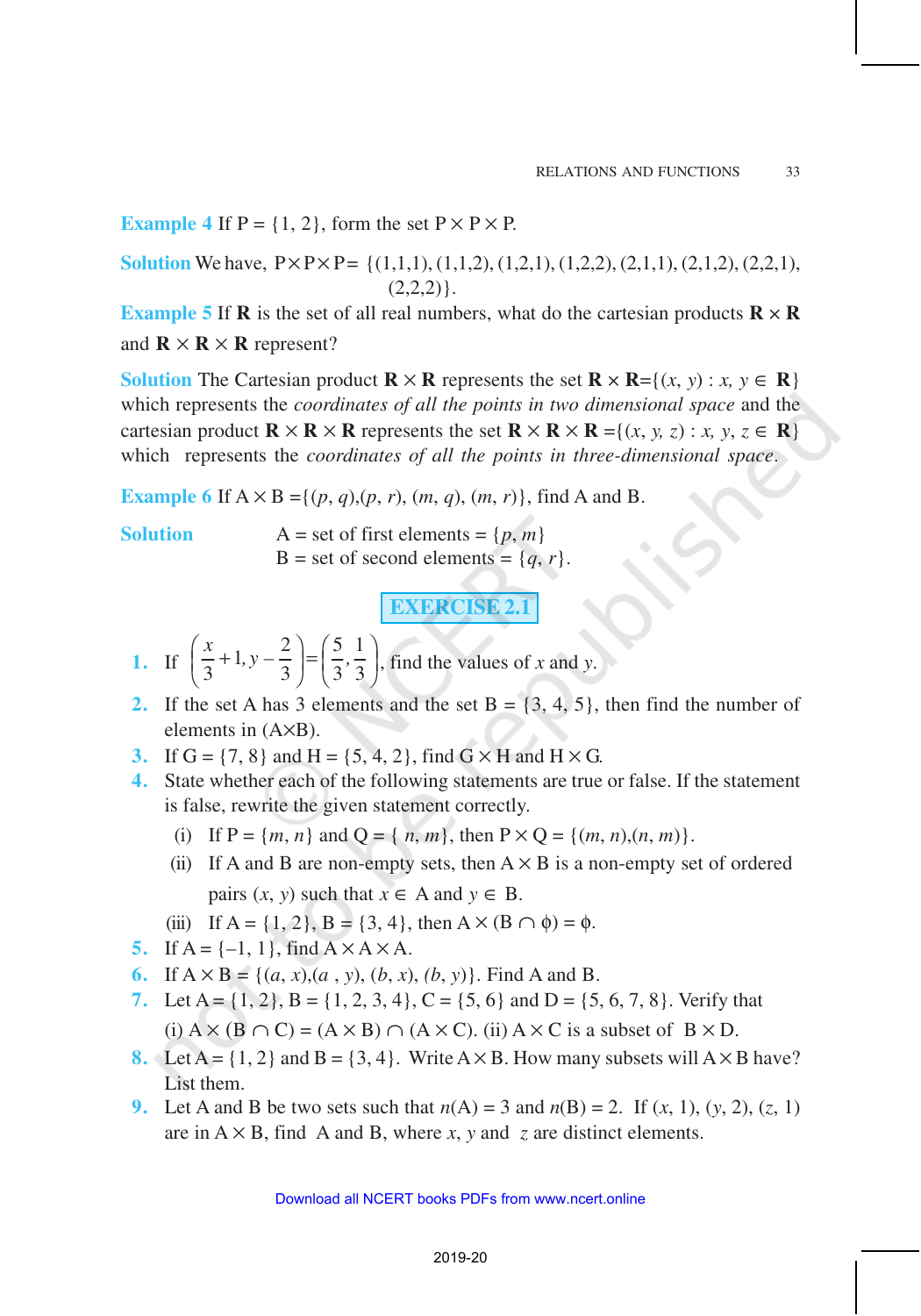**10.** The Cartesian product  $A \times A$  has 9 elements among which are found  $(-1, 0)$  and  $(0,1)$ . Find the set A and the remaining elements of  $A \times A$ .

# **2.3 Relations**

Consider the two sets  $P = \{a, b, c\}$  and  $Q = \{A\}$ , Bhanu, Binoy, Chandra, Divya}.

The cartesian product of

P and Q has 15 ordered pairs which can be listed as  $P \times Q = \{(a, Ali),\}$ (*a,*Bhanu), (*a*, Binoy), ..., (*c*, Divya)}.

We can now obtain a subset of  $P \times Q$  by introducing a relation R between the first element *x* and the second element *y* of each ordered pair (*x*, *y*) as



R= {  $(x, y)$ : *x* is the first letter of the name  $y, x \in P$ ,  $y \in Q$ }. Then  $R = \{(a, Ali), (b, Bhanu), (b, Binoy), (c, Chandra)\}\$ A visual representation of this relation R (called an *arrow diagram*) is shown in Fig 2.4.

**Definition 2** A relation R from a non-empty set A to a non-empty set B is a subset of the cartesian product  $A \times B$ . The subset is derived by describing a relationship between the first element and the second element of the ordered pairs in  $A \times B$ . The second element is called the *image* of the first element.

**Definition 3** The set of all first elements of the ordered pairs in a relation R from a set A to a set B is called the *domain* of the relation R.

**Definition 4** The set of all second elements in a relation R from a set A to a set B is called the *range* of the relation R. The whole set B is called the *codomain* of the relation R. Note that range  $\subset$  codomain.

- *Remarks* (i) A *relation* may be represented algebraically either by the *Roster method* or by the *Set-builder method*.
	- (ii) An arrow diagram is a visual representation of a relation.

**Example 7** Let  $A = \{1, 2, 3, 4, 5, 6\}$ . Define a relation R from A to A by  $R = \{(x, y) : y = x + 1\}$ 

- (i) Depict this relation using an arrow diagram.
- (ii) Write down the domain, codomain and range of R.

**Solution** (i) By the definition of the relation,  $R = \{(1,2), (2,3), (3,4), (4,5), (5,6)\}.$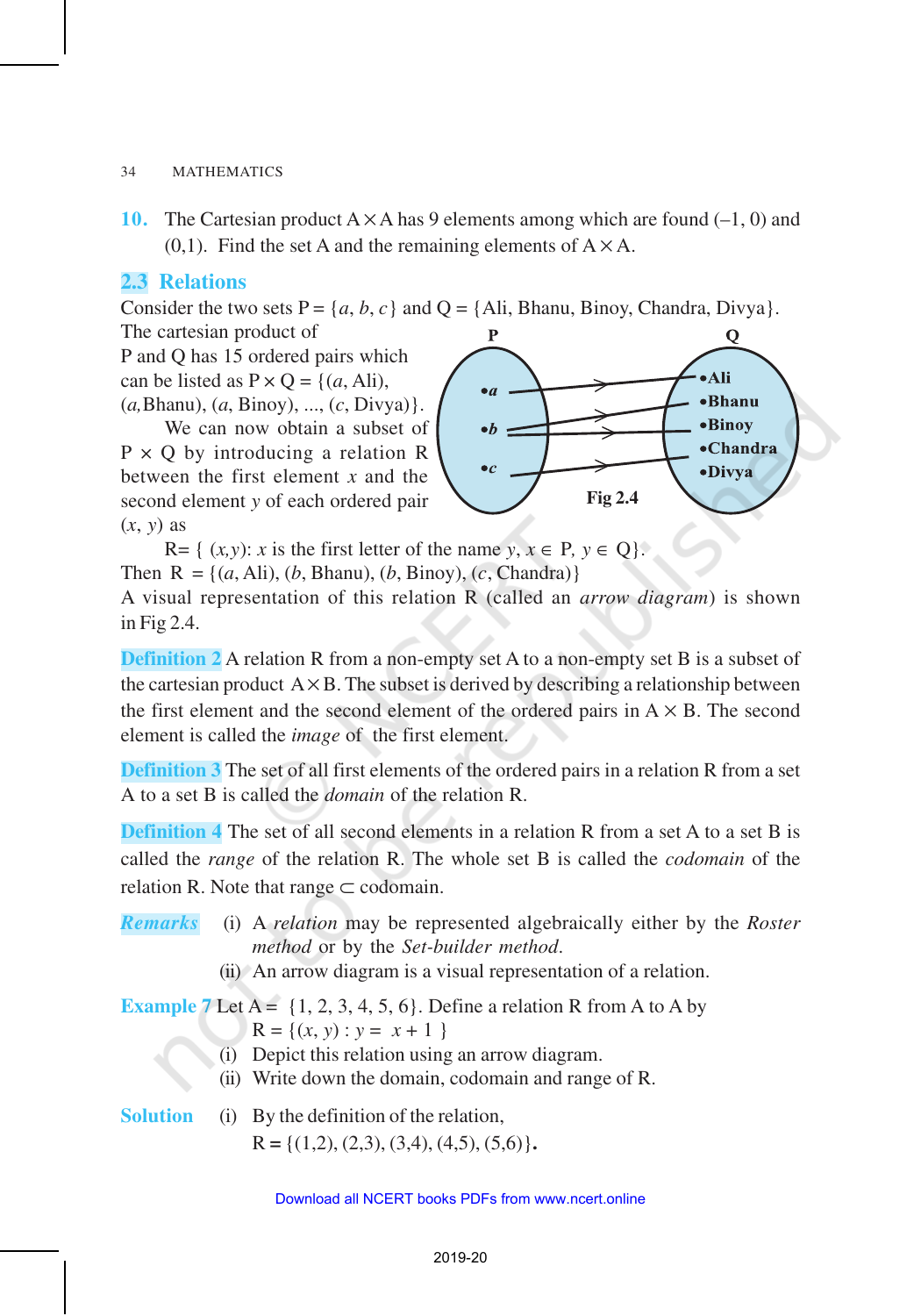The corresponding arrow diagram is shown in Fig 2.5.

(ii) We can see that the domain =  $\{1, 2, 3, 4, 5, \}$ 

Similarly, the range  $= \{2, 3, 4, 5, 6\}$ 

and the codomain =  $\{1, 2, 3, 4, 5, 6\}.$ 

**Example 8** The Fig 2.6 shows a relation between the sets P and Q. Write this relation (i) in set-builder form, (ii) in roster form. What is its domain and range?

**Solution** It is obvious that the relation R is

"*x* is the square of y".

- (i) In set-builder form,  $R = \{(x, y): x\}$ is the square of *y*,  $x \in P$ ,  $y \in Q$ }
- (ii) In roster form,  $R = \{(9, 3),\}$

$$
(9, -3), (4, 2), (4, -2), (25, 5), (25, -5)
$$

The domain of this relation is  $\{4, 9, 25\}.$ 

The range of this relation is  $\{-2, 2, -3, 3, -5, 5\}.$ 

Note that the element 1 is not related to any element in set P.

The set Q is the codomain of this relation.

**A** Note **The total number of relations that can be defined from a set A to a set B** is the number of possible subsets of  $A \times B$ . If  $n(A) = p$  and  $n(B) = q$ , then  $n(A \times B) = pq$  and the total number of relations is  $2^{pq}$ .

**Example 9** Let  $A = \{1, 2\}$  and  $B = \{3, 4\}$ . Find the number of relations from A to B.

**Solution** We have,

 $A \times B = \{(1, 3), (1, 4), (2, 3), (2, 4)\}.$ 

Since *n* ( $A \times B$ ) = 4, the number of subsets of  $A \times B$  is 2<sup>4</sup>. Therefore, the number of relations from A into B will be 2<sup>4</sup> .

*Remark* A relation R from A to A is also stated as a relation on A.

**EXERCISE 2.2**

**1.** Let  $A = \{1, 2, 3, \ldots, 14\}$ . Define a relation R from A to A by  $R = \{(x, y) : 3x - y = 0$ , where  $x, y \in A\}$ . Write down its domain, codomain and range.



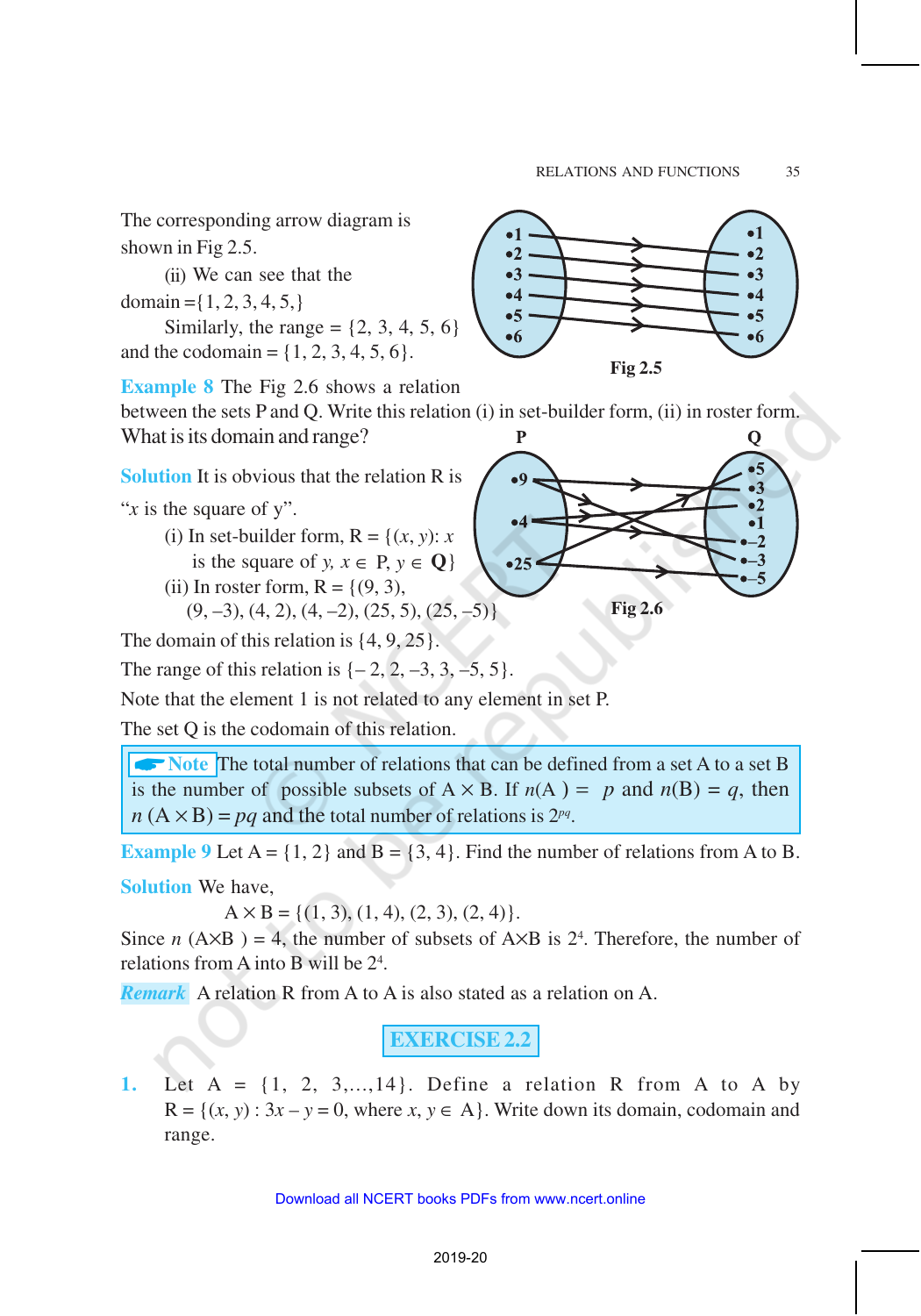### 36 MATHEMATICS

- **2.** Define a relation R on the set N of natural numbers by  $R = \{(x, y) : y = x + 5$ , *x* is a natural number less than 4; *x*,  $y \in \mathbb{N}$ . Depict this relationship using roster form. Write down the domain and the range.
- **3.** A =  $\{1, 2, 3, 5\}$  and B =  $\{4, 6, 9\}$ . Define a relation R from A to B by  $R = \{(x, y)$ : the difference between *x* and *y* is odd;  $x \in A$ ,  $y \in B$ . Write R in roster form.
- **4.** The Fig2.7 shows a relationship between the sets P and Q. Write this relation

(i) in set-builder form (ii) roster form. What is its domain and range?

- **5.** Let  $A = \{1, 2, 3, 4, 6\}$ . Let R be the relation on A defined by  $\{(a, b): a, b \in A, b \text{ is exactly divisible by } a\}.$ 
	- (i) Write R in roster form
	- (ii) Find the domain of R
	- (iii) Find the range of R.
- **6.** Determine the domain and range of the relation R defined by  $R = \{(x, x + 5) : x \in \{0, 1, 2, 3, 4, 5\}\}.$
- 7. Write the relation  $R = \{(x, x^3) : x \text{ is a prime number less than 10}\}$  in roster form.
- **8**. Let  $A = \{x, y, z\}$  and  $B = \{1, 2\}$ . Find the number of relations from A to B.
- **9.** Let R be the relation on **Z** defined by  $R = \{(a,b): a, b \in \mathbb{Z}, a b$  is an integer. Find the domain and range of R.

# **2.4 Functions**

In this Section, we study a special type of relation called *function.* It is one of the most important concepts in mathematics. We can, visualise a function as a rule, which produces new elements out of some given elements. There are many terms such as 'map' or 'mapping' used to denote a function.

**Definition 5** A relation *f* from a set A to a set B is said to be a *function* if every element of set A has one and only one image in set B.

In other words, a function *f* is a relation from a non-empty set A to a non-empty set B such that the domain of *f* is A and no two distinct ordered pairs in *f* have the same first element.

If *f* is a function from A to B and  $(a, b) \in f$ , then  $f(a) = b$ , where *b* is called the *image* of *a* under *f* and *a* is called the *preimage* of *b* under *f*.

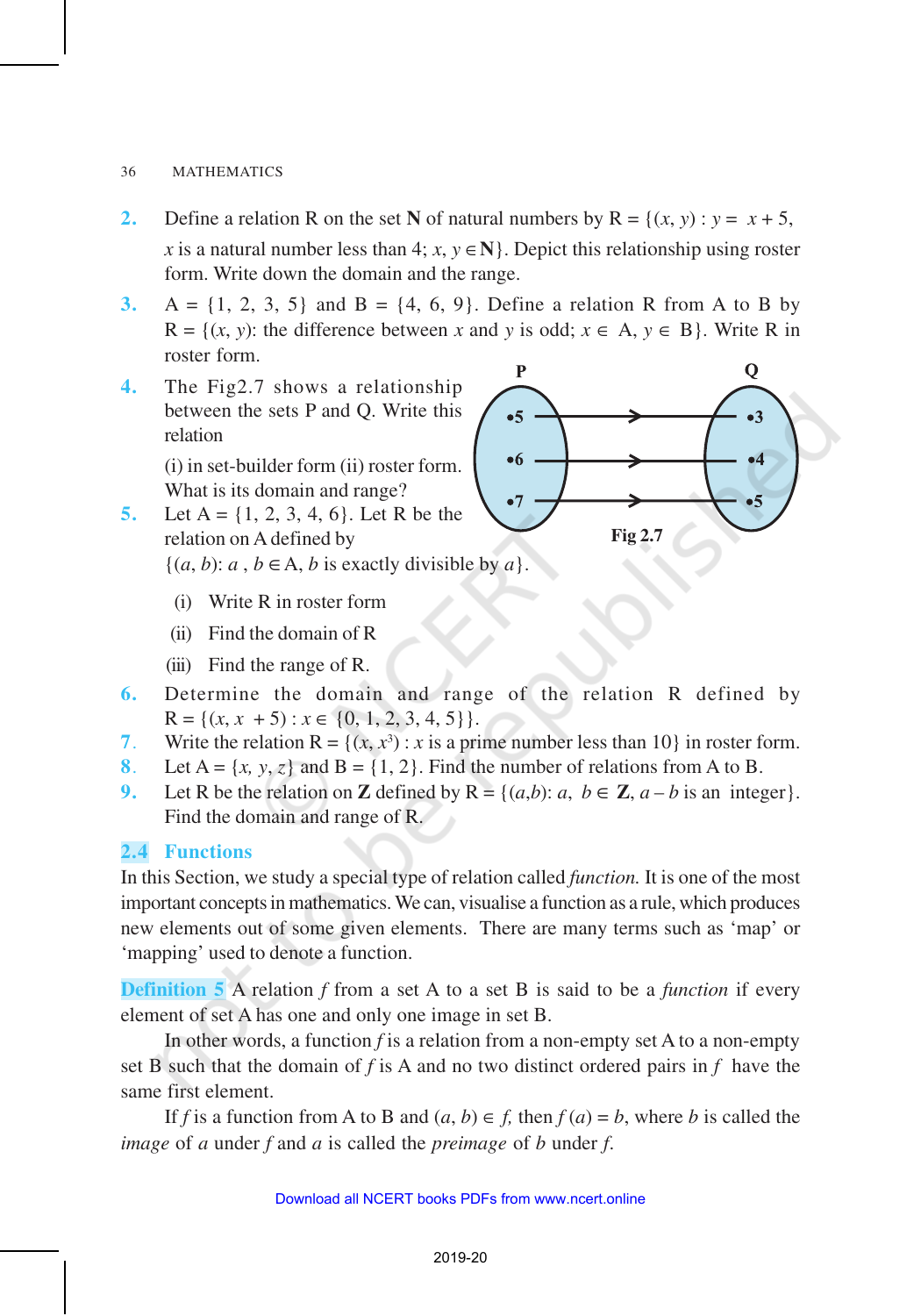The function *f* from A to B is denoted by  $f: A \rightarrow B$ .

Looking at the previous examples, we can easily see that the relation in Example 7 is not a function because the element 6 has no image.

Again, the relation in Example 8 is not a function because the elements in the domain are connected to more than one images. Similarly, the relation in Example 9 is also not a function. (*Why*?) In the examples given below, we will see many more relations some of which are functions and others are not.

**Example 10** Let N be the set of natural numbers and the relation R be defined on N such that  $R = \{(x, y) : y = 2x, x, y \in \mathbb{N}\}.$ 

What is the domain, codomain and range of R? Is this relation a function?

**Solution** The domain of R is the set of natural numbers **N**. The codomain is also **N**. The range is the set of even natural numbers.

Since every natural number *n* has one and only one image, this relation is a function.

**Example 11** Examine each of the following relations given below and state in each case, giving reasons whether it is a function or not?

- (i)  $R = \{(2,1),(3,1),(4,2)\},$  (ii)  $R = \{(2,2),(2,4),(3,3),(4,4)\}$
- (iii)  $R = \{(1,2),(2,3),(3,4),(4,5),(5,6),(6,7)\}\$
- **Solution** (i) Since 2, 3, 4 are the elements of domain of R having their unique images, this relation R is a function.
	- (ii) Since the same first element 2 corresponds to two different images 2 and 4, this relation is not a function.
	- (iii) Since every element has one and only one image, this relation is a function.

**Definition 6** A function which has either R or one of its subsets as its range is called a *real valued function*. Further, if its domain is also either R or a subset of R, it is called a *real function*.

**Example 12** Let **N** be the set of natural numbers. Define a real valued function

| $f: \mathbb{N} \rightarrow \mathbb{N}$ by $f(x) = 2x + 1$ . Using this definition, complete the table given below. |  |  |  |
|--------------------------------------------------------------------------------------------------------------------|--|--|--|
|--------------------------------------------------------------------------------------------------------------------|--|--|--|

|  |  |  | $y   f(1) =    f(2) =    f(3) =    f(4) =    f(5) =    f(6) =    f(7) = $ |  |
|--|--|--|---------------------------------------------------------------------------|--|

**Solution** The completed table is given by

|  |  |  | $\left  y \right  f(1) = 3 \left  f(2) = 5 \right  f(3) = 7 \left  f(4) = 9 \right  f(5) = 11 \left  f(6) = 13 \right  f(7) = 15$ |  |
|--|--|--|-----------------------------------------------------------------------------------------------------------------------------------|--|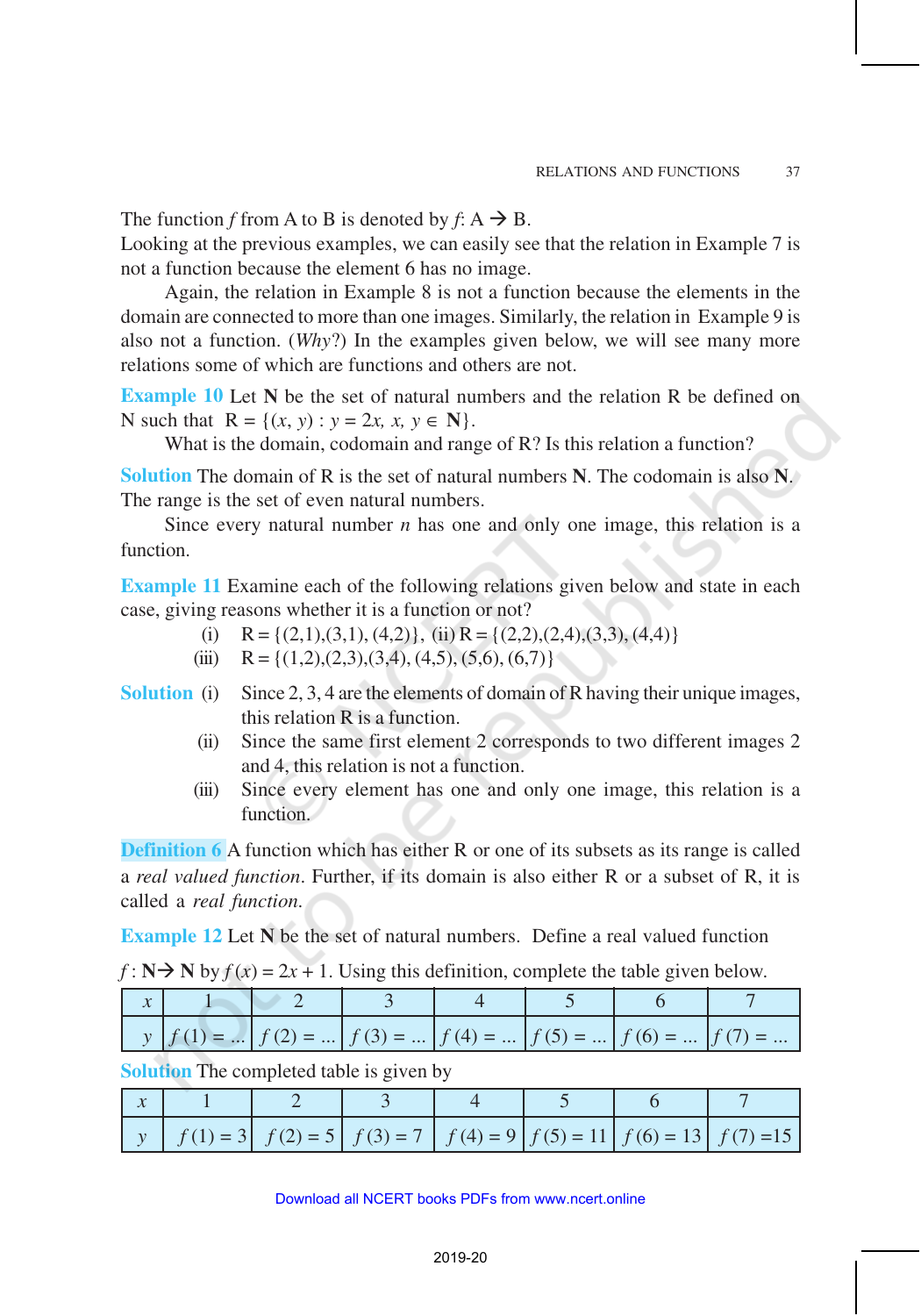#### 38 MATHEMATICS

## **2.4.1** *Some functions and their graphs*

(i) **Identity function** Let **R** be the set of real numbers. Define the real valued function  $f : \mathbf{R} \to \mathbf{R}$  by  $y = f(x) = x$  for each  $x \in \mathbf{R}$ . Such a function is called the *identity function*. Here the domain and range of *f* are **R**. The graph is a straight line as shown in Fig 2.8. It passes through the origin.



**Fig 2.8**

(ii) **Constant function** Define the function  $f: \mathbf{R} \to \mathbf{R}$  by  $y = f(x) = c, x \in \mathbf{R}$  where *c* is a constant and each  $x \in \mathbb{R}$ . Here domain of *f* is  $\mathbb{R}$  and its range is  $\{c\}$ .



#### Download all NCERT books PDFs from [www.ncert.online](http://www.ncert.online)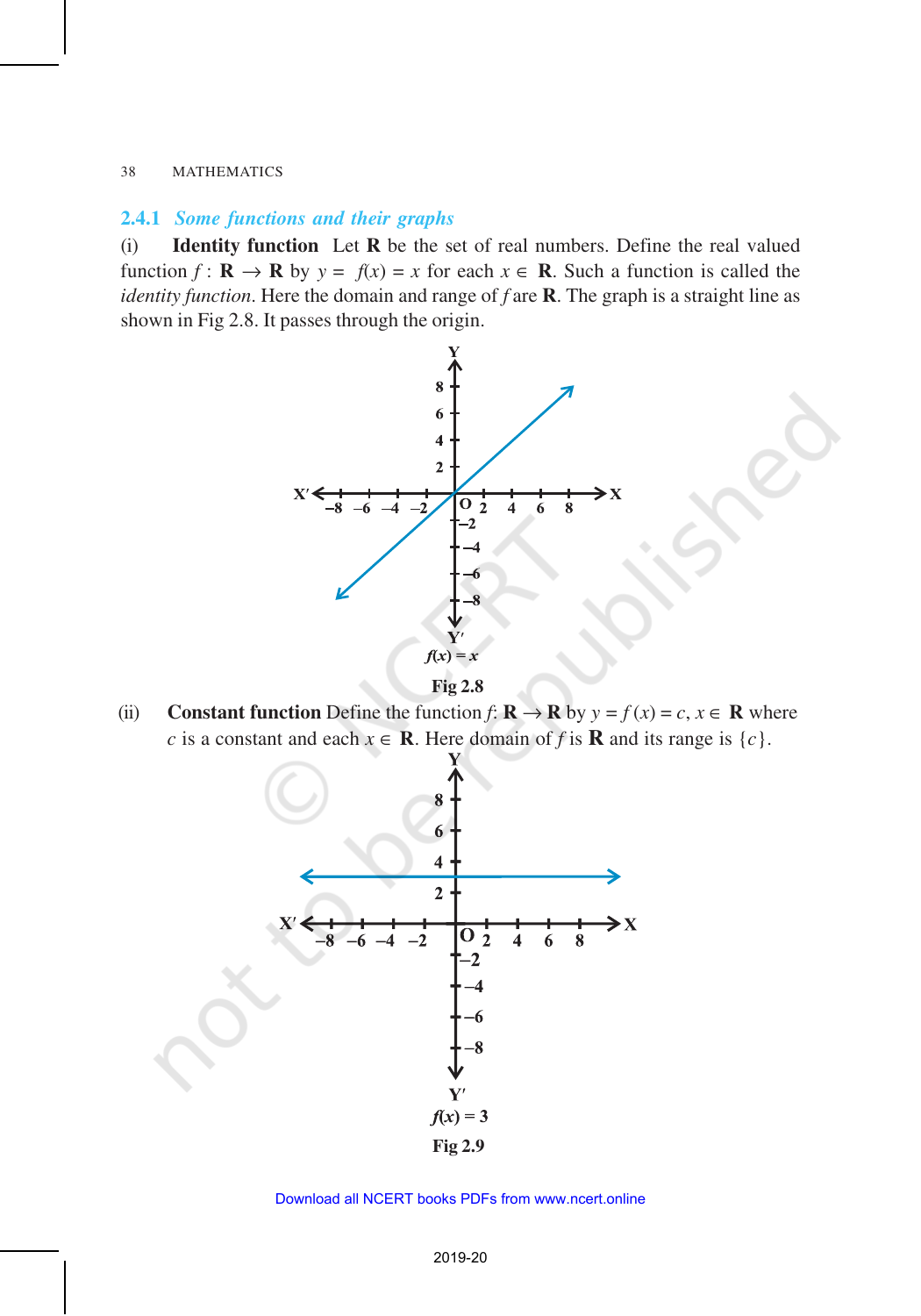2

The graph is a line parallel to *x*-axis. For example, if  $f(x)=3$  for each  $x \in \mathbb{R}$ , then its graph will be a line as shown in the Fig 2.9.

(iii) **Polynomial function** A function  $f : \mathbf{R} \to \mathbf{R}$  is said to be *polynomial function* if for each *x* in **R**,  $y = f(x) = a_0 + a_1x + a_2x^2 + ... + a_nx^n$ , where *n* is a non-negative integer and  $a_0, a_1, a_2, ..., a_n \in \mathbb{R}$ .

The functions defined by  $f(x) = x^3 - x^2 + 2$ , and  $g(x) = x^4 + \sqrt{2}x$  are some examples

of polynomial functions, whereas the function *h* defined by  $h(x) =$  $x^3 + 2x$  is not a polynomial function.(*Why*?)

**Example 13** Define the function *f*:  $\mathbf{R} \to \mathbf{R}$  by  $y = f(x) = x^2$ ,  $x \in \mathbf{R}$ . Complete the Table given below by using this definition. What is the domain and range of this function? Draw the graph of *f*.

|                  |  | $3 \mid -2 \mid -1 \rangle$ |  |  |  |
|------------------|--|-----------------------------|--|--|--|
| $y = f(x) = x^2$ |  |                             |  |  |  |

**Solution** The completed Table is given below:

|                           |  |  | $\Omega$ |  |  |
|---------------------------|--|--|----------|--|--|
| $y = f(x) = x^2$   16   9 |  |  |          |  |  |

Domain of  $f = \{x : x \in \mathbb{R}\}\)$ . Range of  $f = \{x^2 : x \in \mathbb{R}\}\)$ . The graph of f is given by Fig 2.10

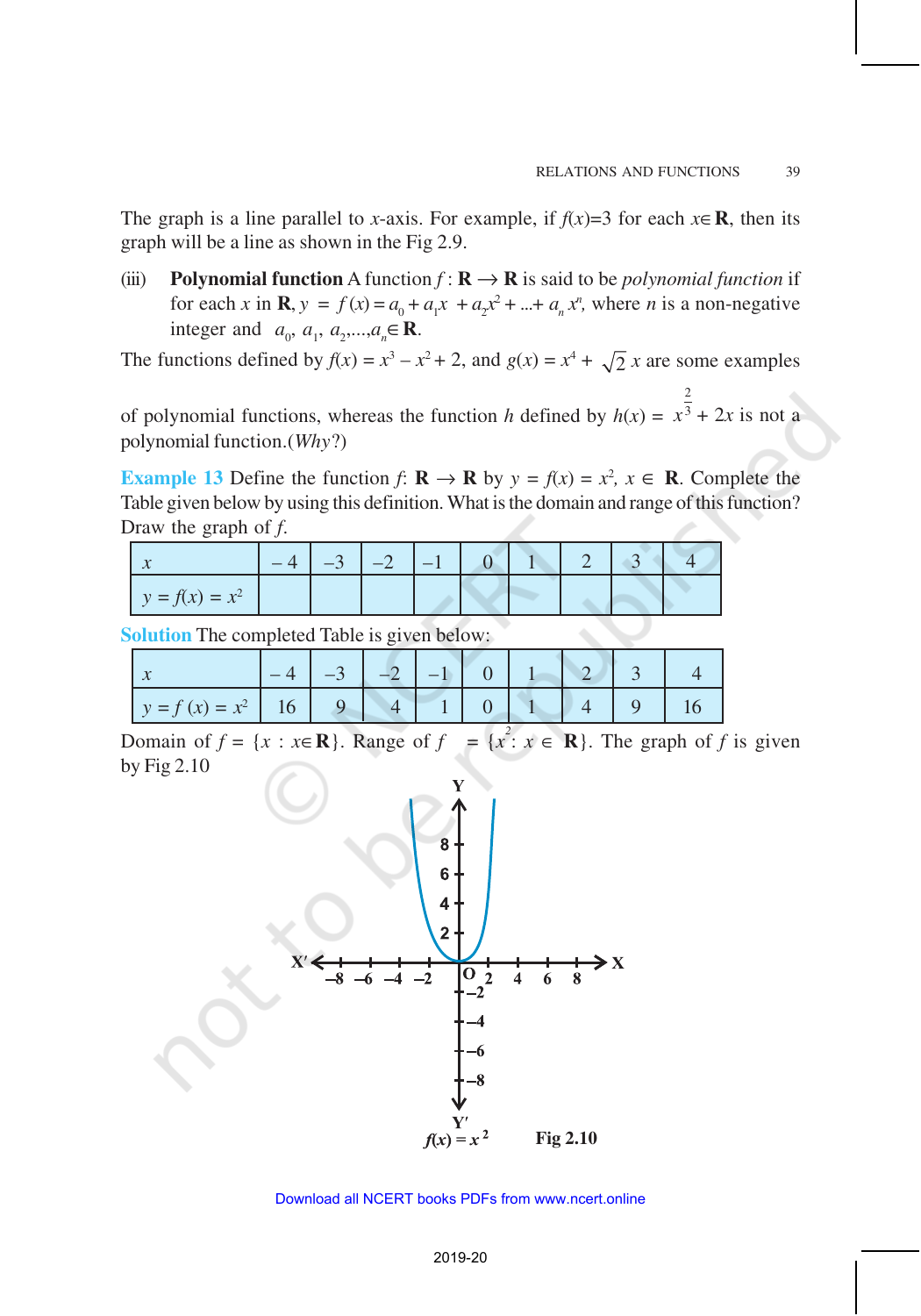**Example 14** Draw the graph of the function  $f : \mathbf{R} \to \mathbf{R}$  defined by  $f(x) = x^3$ ,  $x \in \mathbf{R}$ .

**Solution** We have  $f(0) = 0, f(1) = 1, f(-1) = -1, f(2) = 8, f(-2) = -8, f(3) = 27; f(-3) = -27$ , etc. Therefore,  $f = \{(x, x^3): x \in \mathbb{R}\}.$ The graph of *f* is given in Fig 2.11. 6  $\overline{\mathbf{4}}$  $\overline{2}$  $-2$  $\overline{2}$  $\overline{\mathbf{A}}$ 6 8  $f(x) = x^3$ 

**Fig 2.11**

(iv) **Rational functions** are functions of the type  $(x)$ *f x g x* , where  $f(x)$  and  $g(x)$  are

polynomial functions of *x* defined in a domain, where  $g(x) \neq 0$ .

**Example 15** Define the real valued function  $f : \mathbf{R} - \{0\} \to \mathbf{R}$  defined by  $f(x) = \frac{1}{x}$ *x ,*

 $x \in \mathbb{R} - \{0\}$ . Complete the Table given below using this definition. What is the domain and range of this function?

|                            |          |          |          | $-2$   $-1.5$   $-1$   $-0.5$   $0.25$   $0.5$   $1$   $1.5$ |          |          |          |          |          |
|----------------------------|----------|----------|----------|--------------------------------------------------------------|----------|----------|----------|----------|----------|
| $\boldsymbol{\mathcal{N}}$ | $\cdots$ | $\cdots$ | $\cdots$ |                                                              | $\cdots$ | $\cdots$ | $\cdots$ | $\cdots$ | $\cdots$ |

**Solution** The completed Table is given by

|  | $-0.5$ $-0.67$ $-1$ $-2$ $4$ |  |  | 2   1   0.67   0.5 |  |
|--|------------------------------|--|--|--------------------|--|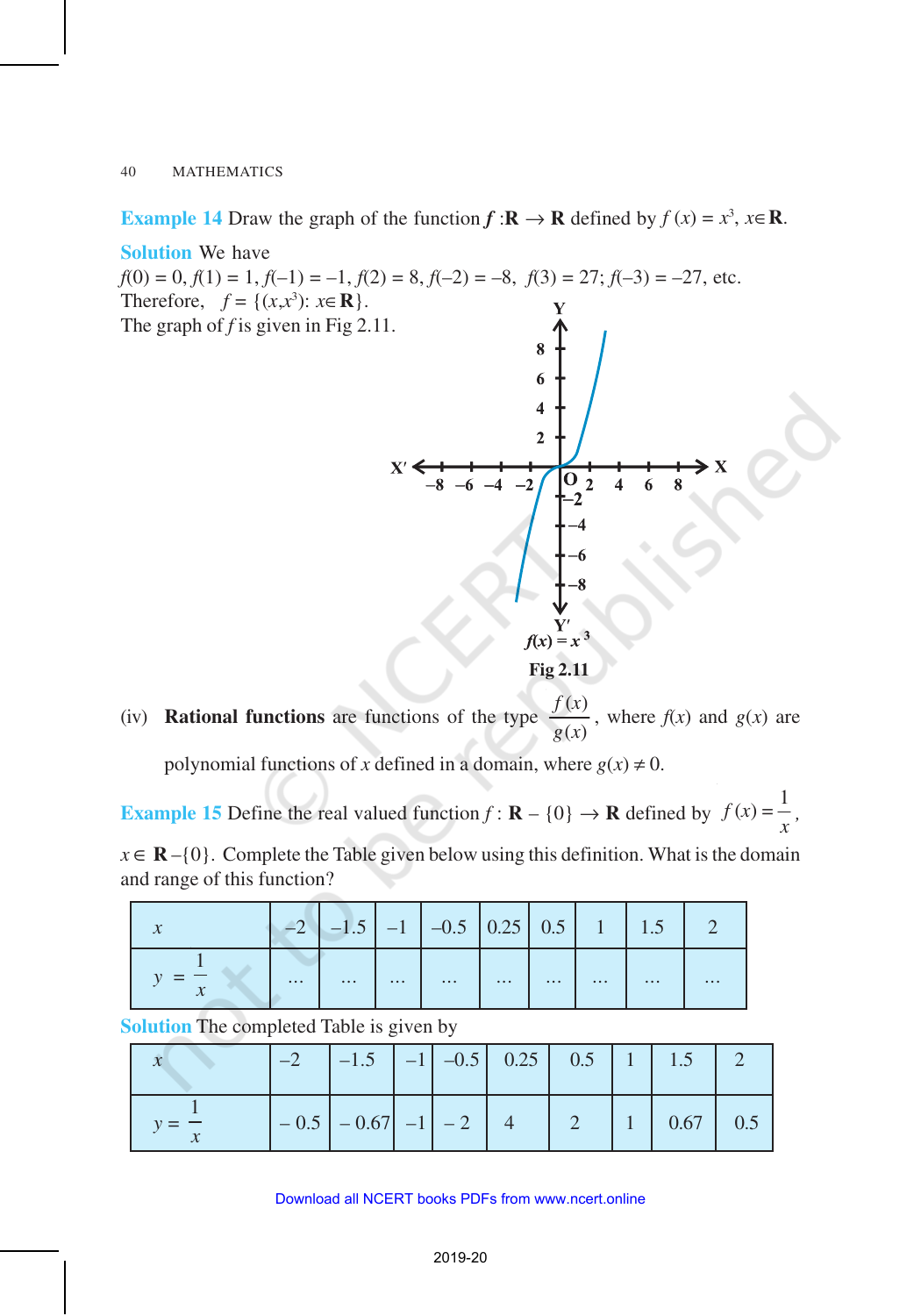The domain is all real numbers except 0 and its range is also all real numbers except 0. The graph of *f* is given in Fig 2.12.



**Fig 2.12**

(v) **The Modulus function** The function *f*: **R**→**R** defined by  $f(x) = |x|$  for each *x* ∈**R** is called *modulus function*. For each non-negative value of *x*,  $f(x)$  is equal to *x*. But for negative values of *x*, the value of  $f(x)$  is the negative of the value of *x*, i.e.,

$$
f(x) = \begin{cases} x, x \ge 0 \\ -x, x < 0 \end{cases}
$$

The graph of the modulus function is given in Fig 2.13.

(vi) **Signum function** The function *f*:**R**→**R** defined by

$$
f(x) = \begin{cases} 1, & \text{if } x > 0 \\ 0, & \text{if } x = 0 \\ -1, & \text{if } x < 0 \end{cases}
$$



#### 2019-20 Download all NCERT books PDFs from [www.ncert.online](http://www.ncert.online)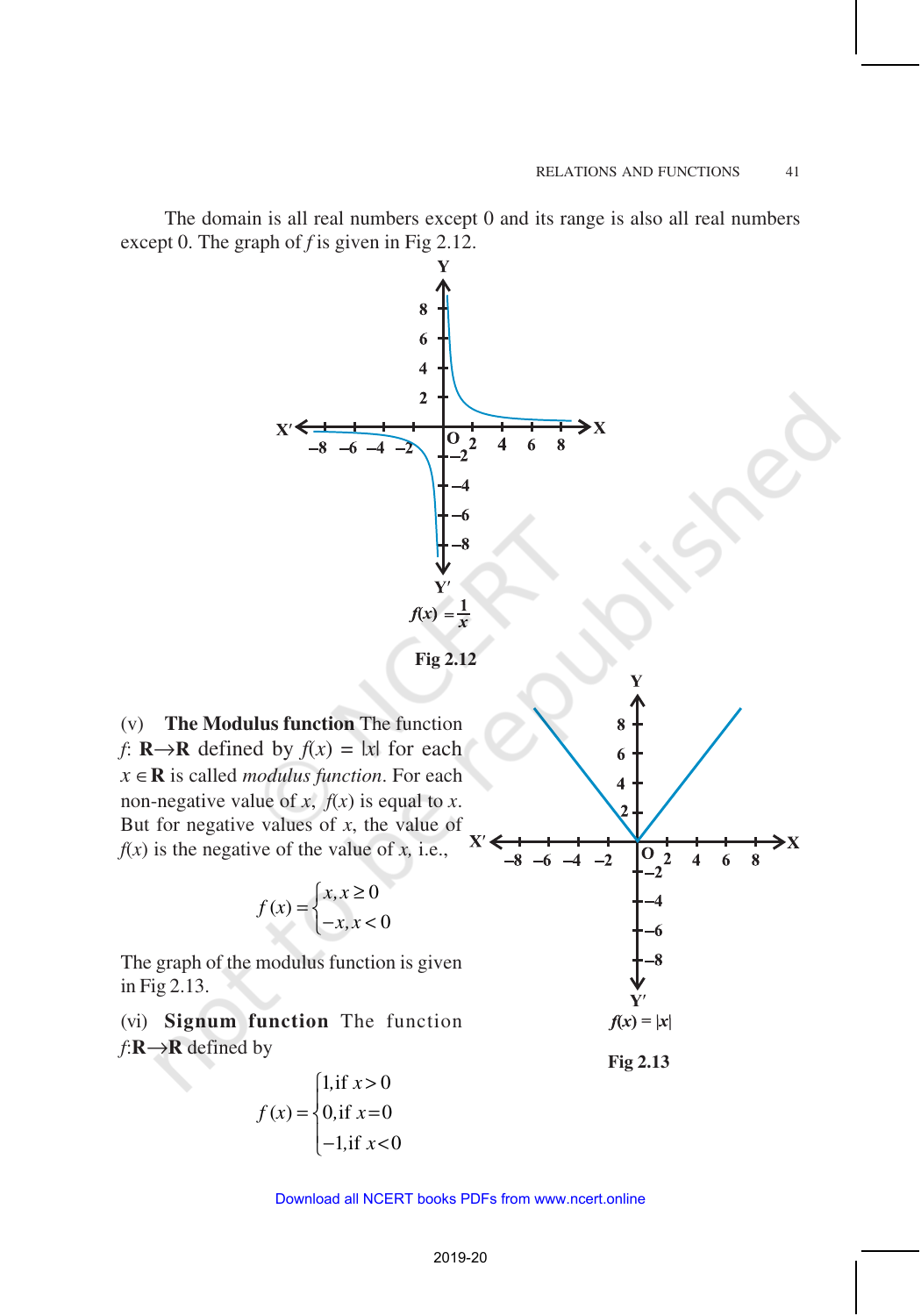is called the *signum function*. The domain of the signum function is **R** and the range is the set  $\{-1, 0, 1\}$ . The graph of the signum function is given by the Fig 2.14.



shown in Fig 2.15.

**2.4.2** *Algebra of real functions* In this Section, we shall learn how to add two real functions, subtract a real function from another, multiply a real function by a scalar (here by a scalar we mean a real number), multiply two real functions and divide one real function by another.

(i) **Addition of two real functions** Let  $f: X \to \mathbf{R}$  and  $g: X \to \mathbf{R}$  be any two real functions, where  $X \subset \mathbf{R}$ . Then, we define  $(f + g) \colon X \to \mathbf{R}$  by

 $(f + g)(x) = f(x) + g(x)$ , for all  $x \in X$ .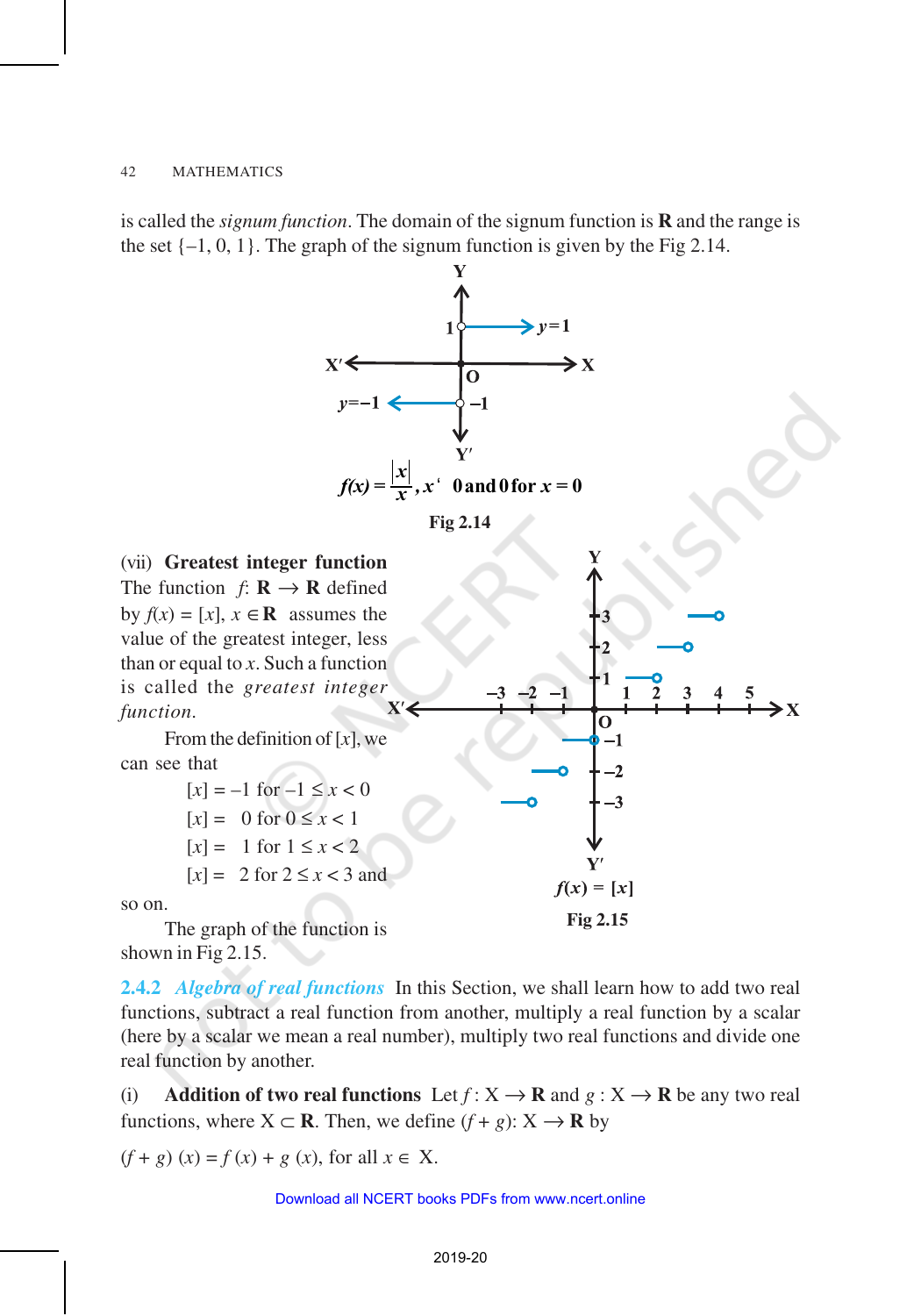(ii) **Subtraction of a real function from another** Let  $f: X \to \mathbf{R}$  and  $g: X \to \mathbf{R}$  be any two real functions, where  $X \subseteq \mathbb{R}$ . Then, we define  $(f - g) : X \rightarrow \mathbb{R}$  by (*f*–*g*) (*x*) = *f*(*x*) –*g*(*x*), for all *x* ∈ X.

(iii) **Multiplication by a scalar** Let  $f: X \rightarrow \mathbb{R}$  be a real valued function and  $\alpha$  be a scalar. Here by scalar, we mean a real number. Then the product  $\alpha$  *f* is a function from X to **R** defined by  $(\alpha f)(x) = \alpha f(x), x \in X$ .

(iv) **Multiplication of two real functions** The product (or multiplication) of two real functions  $f: X \to \mathbb{R}$  and  $g: X \to \mathbb{R}$  is a function  $fg: X \to \mathbb{R}$  defined by  $(fg)(x) = f(x) g(x)$ , for all  $x \in X$ . This is also called *pointwise multiplication.*

(v) **Quotient of two real functions** Let *f* and *g* be two real functions defined from

 $X\rightarrow R$ , where  $X\subseteq R$ . The quotient of *f* by *g* denoted by *f*  $\frac{1}{g}$  is a function defined by,

$$
\left(\frac{f}{g}\right)(x) = \frac{f(x)}{g(x)}, \text{ provided } g(x) \neq 0, x \in X
$$

**Example 16** Let  $f(x) = x^2$  and  $g(x) = 2x + 1$  be two real functions. Find

$$
(f+g)(x), (f-g)(x), (fg)(x), \left(\frac{f}{g}\right)(x).
$$

**Solution** We have,

$$
(f+g)(x) = x2 + 2x + 1, (f-g)(x) = x2 - 2x - 1,
$$
  
(fg)  $(x) = x2 (2x + 1) = 2x3 + x2, \left(\frac{f}{g}\right)(x) = \frac{x2}{2x + 1}, x \neq -\frac{1}{2}$ 

**Example 17** Let  $f(x) = \sqrt{x}$  and  $g(x) = x$  be two functions defined over the set of non-

negative real numbers. Find  $(f + g)(x)$ ,  $(f - g)(x)$ ,  $(fg)(x)$  and *f*  $\left(\frac{f}{g}\right)(x).$ 

**Solution** We have

$$
(f+g)(x) = \sqrt{x} + x, (f-g)(x) = \sqrt{x} - x,
$$
  

$$
(fg) x = \sqrt{x(x)} = x^{\frac{3}{2}} \text{ and } \left(\frac{f}{g}\right)(x) = \frac{\sqrt{x}}{x} = x^{-\frac{1}{2}}, x \neq 0
$$

#### Download all NCERT books PDFs from [www.ncert.online](http://www.ncert.online)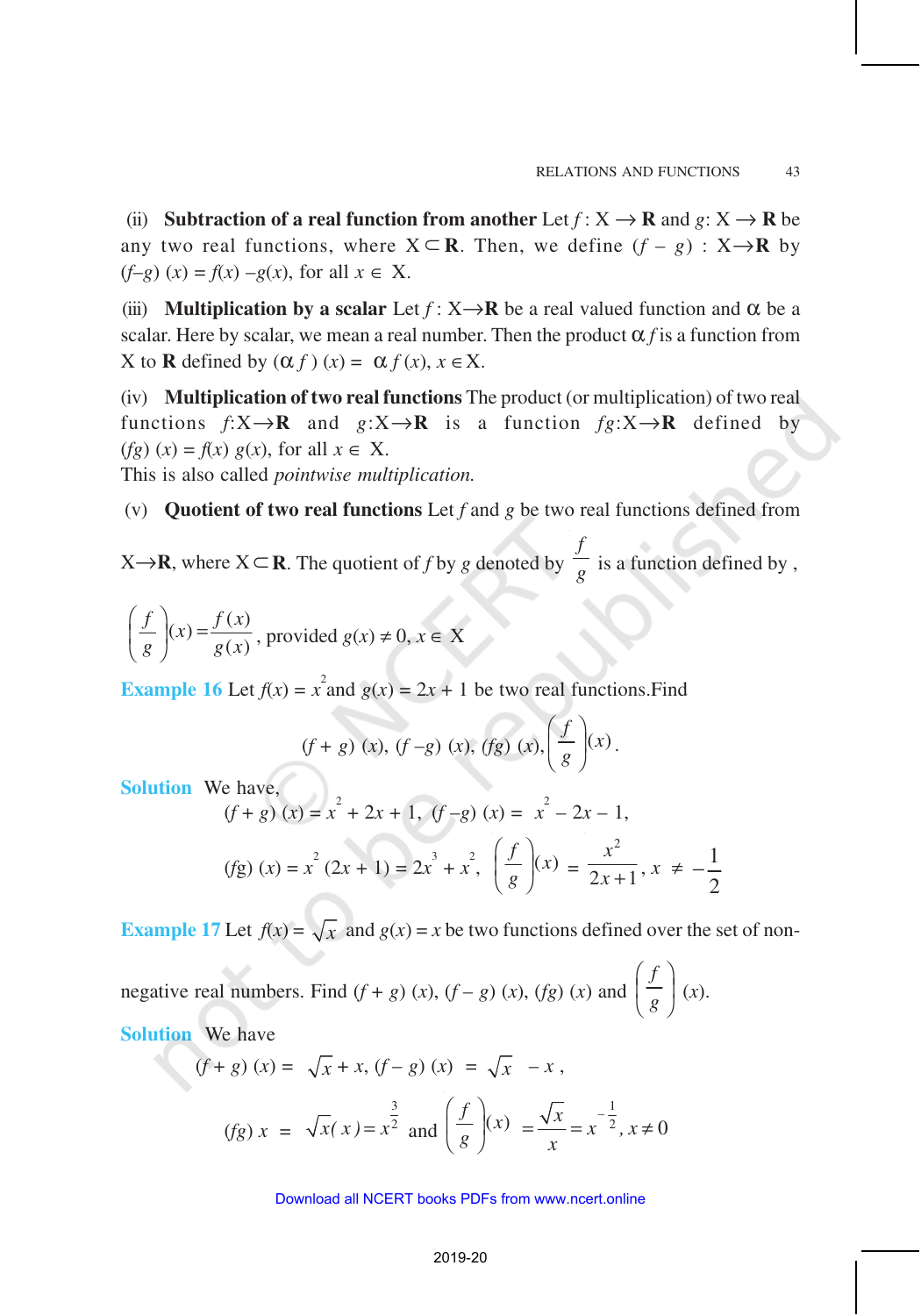## **EXERCISE 2.3**

- **1.** Which of the following relations are functions? Give reasons. If it is a function, determine its domain and range.
	- (i)  $\{(2,1), (5,1), (8,1), (11,1), (14,1), (17,1)\}$
	- (ii)  $\{(2,1), (4,2), (6,3), (8,4), (10,5), (12,6), (14,7)\}\$
	- (iii)  $\{(1,3), (1,5), (2,5)\}.$
- **2.** Find the domain and range of the following real functions:
	- (i)  $f(x) = |x|$  (ii)  $f(x) = \sqrt{9-x^2}$ .
- **3.** A function *f* is defined by  $f(x) = 2x 5$ . Write down the values of

(i)  $f(0)$ , (ii)  $f(7)$ , (iii)  $f(-3)$ .

**4.** The function '*t*' which maps temperature in degree Celsius into temperature in

degree Fahrenheit is defined by  $t(C) =$ 9C  $\frac{1}{5}$  + 32.

Find (i)  $t(0)$  (ii)  $t(28)$  (iii)  $t(-10)$  (iv) The value of C, when  $t(C) = 212$ .

- **5.** Find the range of each of the following functions.
	- (i)  $f(x) = 2 3x, x \in \mathbb{R}, x > 0.$
	- (ii)  $f(x) = x^2 + 2$ , *x* is a real number.
	- (iii)  $f(x) = x$ , *x* is a real number.

## *Miscellaneous Examples*

**Example 18** Let **R** be the set of real numbers. Define the real function

*f*: **R** $\rightarrow$ **R** by  $f(x) = x + 10$ 

and sketch the graph of this function.

**Solution** Here  $f(0) = 10, f(1) = 11, f(2) = 12, ...$  $f(10) = 20$ , etc., and

 $f(-1) = 9, f(-2) = 8, ..., f(-10) = 0$  and so on.

Therefore, shape of the graph of the given function assumes the form as shown in Fig 2.16.

*Remark* The function *f* defined by  $f(x) = mx + c$ ,  $x \in \mathbf{R}$ , is called *linear function*, where *m* and *c* are constants. Above function is an example of a *linear function*.



**Fig 2.16**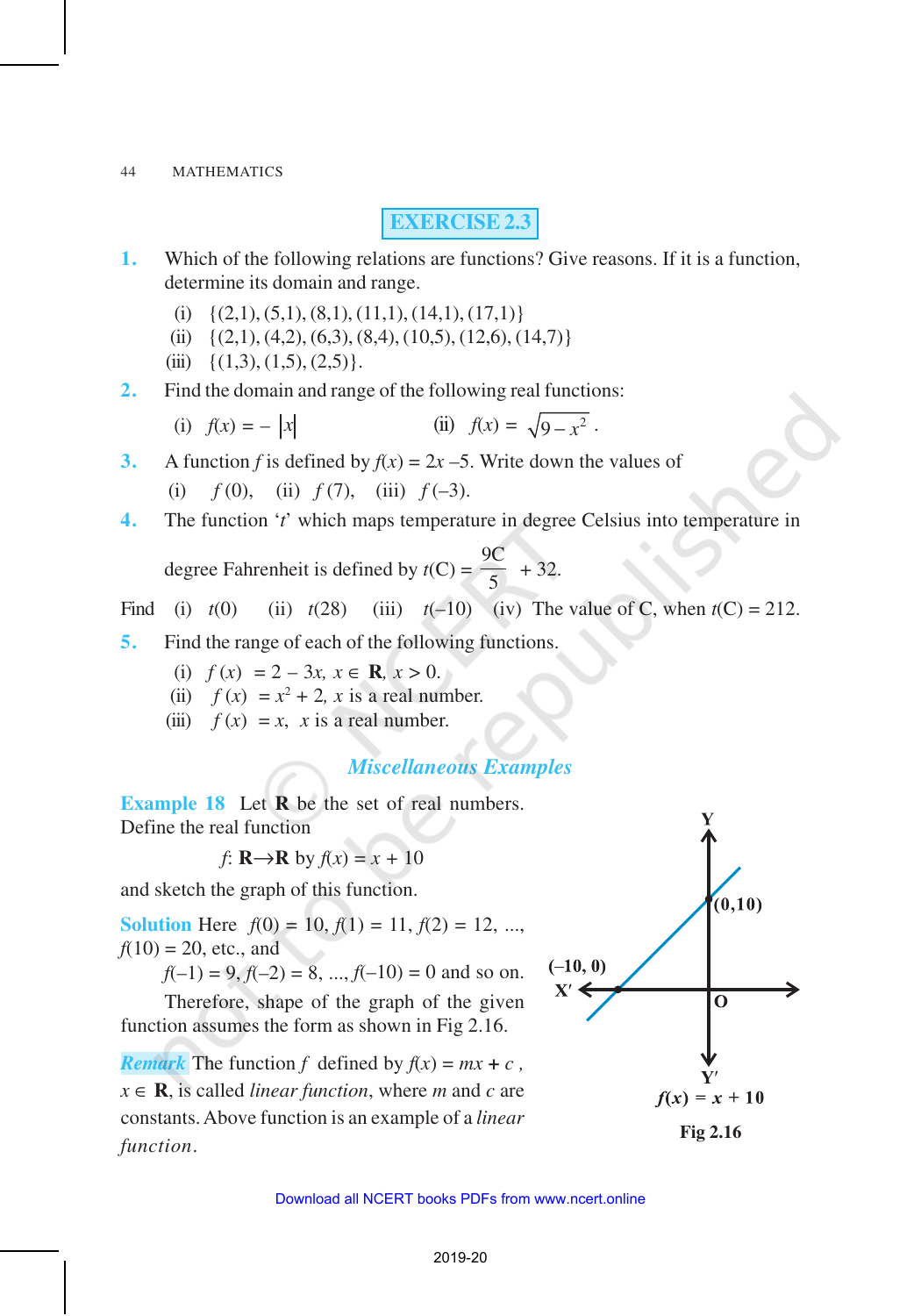**Example 19** Let R be a relation from **Q** to **Q** defined by  $R = \{(a,b): a,b \in \mathbf{Q} \text{ and } a\}$  $a - b \in \mathbb{Z}$ . Show that

- (i) (*a*,*a*) ∈ R for all *a* ∈ **Q**
- (ii)  $(a,b) \in R$  implies that  $(b, a) \in R$
- (iii)  $(a,b) \in \mathbb{R}$  and  $(b,c) \in \mathbb{R}$  implies that  $(a,c) \in \mathbb{R}$

**Solution** (i) Since,  $a - a = 0 \in \mathbb{Z}$ , if follows that  $(a, a) \in \mathbb{R}$ .

- (ii)  $(a,b) \in \mathbb{R}$  implies that  $a b \in \mathbb{Z}$ . So,  $b a \in \mathbb{Z}$ . Therefore,  $(b, a) \in R$
- (iii)  $(a, b)$  and  $(b, c) \in \mathbb{R}$  implies that  $a b \in \mathbb{Z}$ .  $b c \in \mathbb{Z}$ . So, *a* − *c* =  $(a - b) + (b - c) \in \mathbb{Z}$ . Therefore,  $(a, c) \in \mathbb{R}$

**Example 20** Let  $f = \{(1,1), (2,3), (0,-1), (-1,-3)\}$  be a linear function from **Z** into **Z**. Find  $f(x)$ .

**Solution** Since *f* is a linear function,  $f(x) = mx + c$ . Also, since  $(1, 1), (0, -1) \in \mathbb{R}$ ,  $f(1) = m + c = 1$  and  $f(0) = c = -1$ . This gives  $m = 2$  and  $f(x) = 2x - 1$ .

**Example 21** Find the domain of the function 2  $f(x) = \frac{x^2 + 3x + 5}{x^2 - 5x + 4}$  $5x + 4$  $f(x) = \frac{x^2 + 3x}{2}$  $x^2 - 5x$  $=\frac{x^2+3x+2}{2}$  $-5x+$ 

**Solution** Since  $x^2 - 5x + 4 = (x - 4)(x - 1)$ , the function *f* is defined for all real numbers except at  $x = 4$  and  $x = 1$ . Hence the domain of f is  $\mathbf{R} - \{1, 4\}$ .

**Example 22** The function *f* is defined by

$$
f(x) = \begin{cases} 1-x, & x < 0 \\ 1, & x = 0 \\ x+1, & x > 0 \end{cases}
$$

Draw the graph of  $f(x)$ .

**Solution** Here,  $f(x) = 1 - x$ ,  $x < 0$ , this gives

$$
f(-4) = 1 - (-4) = 5;
$$
  

$$
f(-3) = 1 - (-3) = 4,
$$

$$
f(-2) = 1 - (-2) = 3
$$

 $f(-1) = 1 - (-1) = 2$ ; etc,

and 
$$
f(1) = 2, f(2) = 3, f(3) = 4
$$

*f*(4) = 5 and so on for  $f(x) = x + 1, x > 0$ .

Thus, the graph of *f* is as shown in Fig 2.17 **Fig 2.17** 

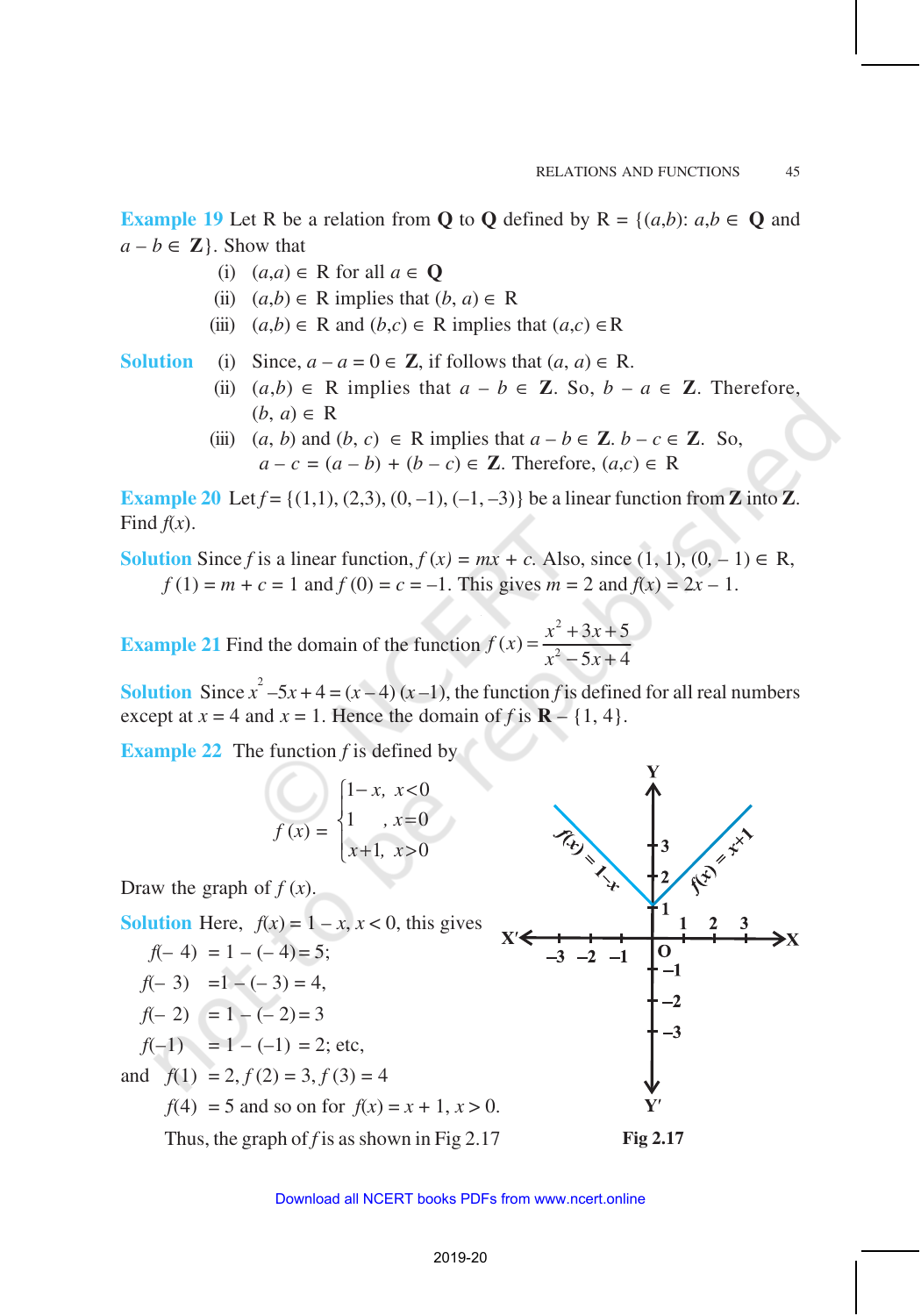*Miscellaneous Exercise on Chapter 2*

**1.** The relation *f* is defined by  $f(x) = \begin{cases} x^2, & 0 \le x \le 3 \\ 0, & x > 3 \end{cases}$  $3x, 3 \le x \le 10$  $f(x) = \begin{cases} x^2, & 0 \le x \\ 0, & x \le 0 \end{cases}$  $x, 3 \leq x$  $\begin{cases} x^2, & 0 \leq x \leq \\ 2, & 0 \leq x \leq x \end{cases}$  $\left(3x, 3 \leq x \leq \right)$ 

The relation *g* is defined by  $(x) = \begin{cases} x^2, & 0 \le x \le 2 \\ 0, & \text{otherwise} \end{cases}$  $3x$ ,  $2 \le x \le 10$  $g(x) = \begin{cases} x^2, & 0 \leq x \\ 0, & x \leq x \end{cases}$  $x, 2 \leq x$  $x^2$ ,  $0 \le x \le$  $=\}$  $\left(3x, 2 \leq x \leq \right)$ 

Show that *f* is a function and *g* is not a function.

2. If 
$$
f(x) = x^2
$$
, find  $\frac{f(1,1) - f(1)}{(1,1-1)}$ .

- **3.** Find the domain of the function  $f(x)$ 2 2  $2x + 1$  $8x + 12$  $x^2 + 2x$  $x^2 - 8x$  $=\frac{x^2+2x+2}{2}$  $\frac{1}{+12}$ .
- **4.** Find the domain and the range of the real function *f* defined by  $f(x) = \sqrt{x-1}$ .
- **5.** Find the domain and the range of the real function *f* defined by  $f(x) = |x-1|$ .

**6.** Let 2  $\frac{x}{1+x^2}$ : 1  $f = \left\{ \left( x, \frac{x^2}{x^2} \right) : x \right\}$ *x*  $\left[\begin{pmatrix} x^2 \\ y \end{pmatrix}, x \in \mathbf{R} \right]$  $=\left\{\mid x,\frac{x}{1\cdot 2}\mid :x\in\mathbf{R}\right\}$  $\left(\begin{array}{c} 1 + x^2 \end{array}\right)$  $\mathbf{R}$  be a function from **R** into **R**. Determine the range of *f*.

- **7.** Let  $f$ ,  $g : \mathbf{R} \to \mathbf{R}$  be defined, respectively by  $f(x) = x + 1$ ,  $g(x) = 2x 3$ . Find  $f + g$ ,  $f - g$  and *f g* .
- **8.** Let  $f = \{(1,1), (2,3), (0,-1), (-1,-3)\}$  be a function from **Z** to **Z** defined by  $f(x) = ax + b$ , for some integers *a*, *b*. Determine *a*, *b*.
- **9.** Let R be a relation from N to N defined by  $R = \{(a, b) : a, b \in \mathbb{N} \text{ and } a = b^2\}$ . Are the following true?
	- (i)  $(a,a) \in \mathbb{R}$ , for all  $a \in \mathbb{N}$  (ii)  $(a,b) \in \mathbb{R}$ , implies  $(b,a) \in \mathbb{R}$
	- (iii)  $(a,b) \in \mathbb{R}$ ,  $(b,c) \in \mathbb{R}$  implies  $(a,c) \in \mathbb{R}$ .

Justify your answer in each case.

- **10.** Let A = {1,2,3,4}, B = {1,5,9,11,15,16} and  $f =$  {(1,5), (2,9), (3,1), (4,5), (2,11)} Are the following true?
	- (i)  $f$  is a relation from A to B (ii)  $f$  is a function from A to B.

Justify your answer in each case.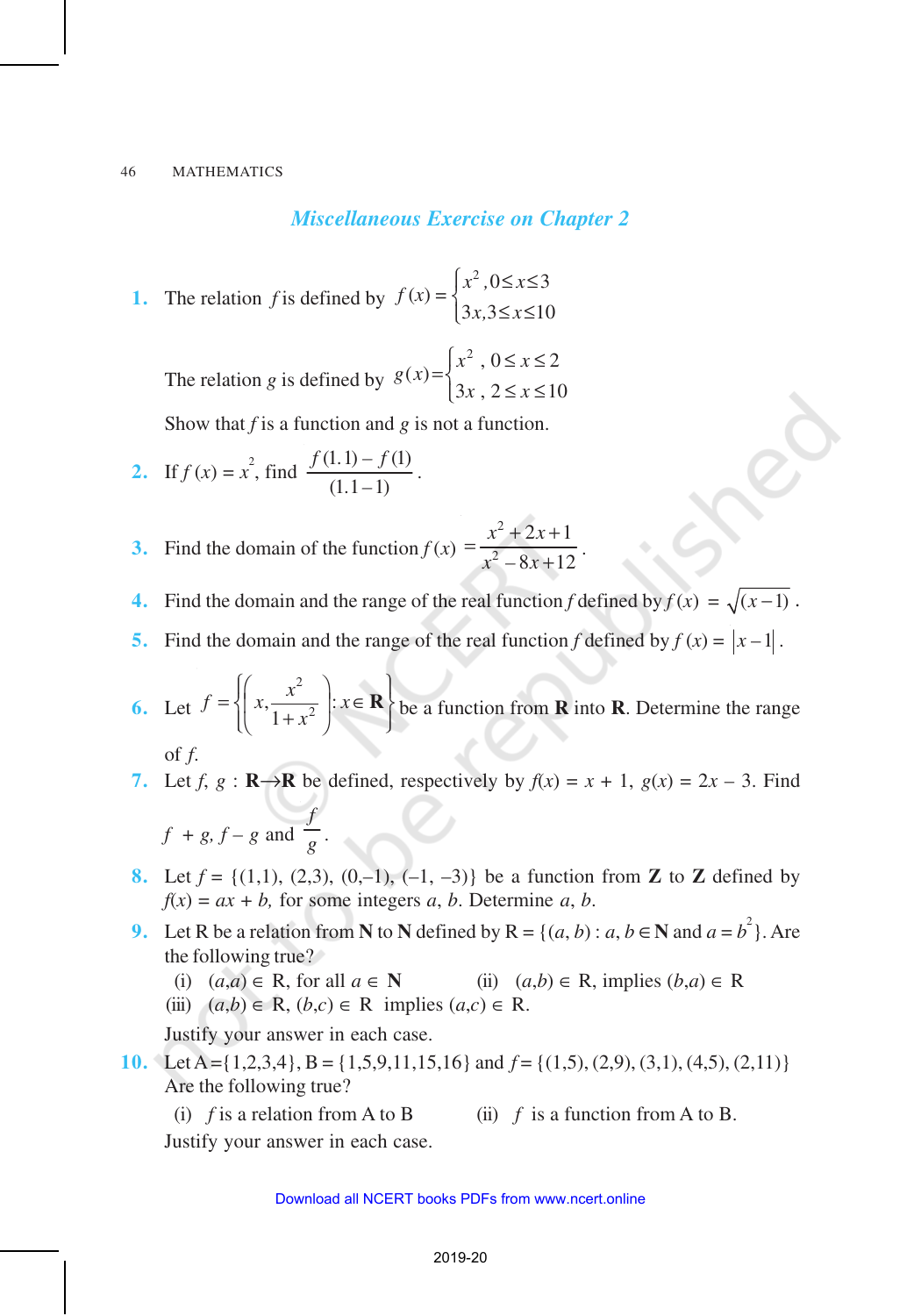- **11.** Let *f* be the subset of  $\mathbb{Z} \times \mathbb{Z}$  defined by  $f = \{(ab, a + b) : a, b \in \mathbb{Z}\}$ . Is *f* a function from **Z** to **Z**? Justify your answer.
- **12.** Let A = {9,10,11,12,13} and let  $f: A \rightarrow N$  be defined by  $f(n)$  = the highest prime factor of *n*. Find the range of *f*.

## *Summary*

In this Chapter, we studied about relations and functions.The main features of this Chapter are as follows:

- ◆ *Ordered pair* A pair of elements grouped together in a particular order.
- $\bullet$  *Cartesian product*  $A \times B$  of two sets A and B is given by

 $A \times B = \{(a, b): a \in A, b \in B\}$ 

In particular  $\mathbf{R} \times \mathbf{R} = \{(x, y): x, y \in \mathbf{R}\}\)$ 

and  $\mathbf{R} \times \mathbf{R} \times \mathbf{R} = (x, y, z): x, y, z \in \mathbf{R}$ 

- $\blacktriangleright$  If  $(a, b) = (x, y)$ , then  $a = x$  and  $b = y$ .
- If  $n(A) = p$  and  $n(B) = q$ , then  $n(A \times B) = pq$ .
- $\blacklozenge$  A  $\times$   $\phi$  =  $\phi$
- $\bullet$  In general,  $A \times B \neq B \times A$ .
- ® *Relation* A relation R from a set A to a set B is a subset of the cartesian product  $A \times B$  obtained by describing a relationship between the first element *x* and the second element *y* of the ordered pairs in  $A \times B$ .
- **●** The *image* of an element *x* under a relation R is given by *y*, where  $(x, y) \in R$ ,
- ® The *domain* of R is the set of all first elements of the ordered pairs in a relation R.
- ® The *range* of the relation R is the set of all second elements of the ordered pairs in a relation R.
- ® *Function* A function *f* from a set A to a set B is a specific type of relation for which every element *x* of set A has one and only one image *y* in set B.

We write  $f: A \rightarrow B$ , where  $f(x) = y$ .

® A is the domain and B is the codomain of *f*.